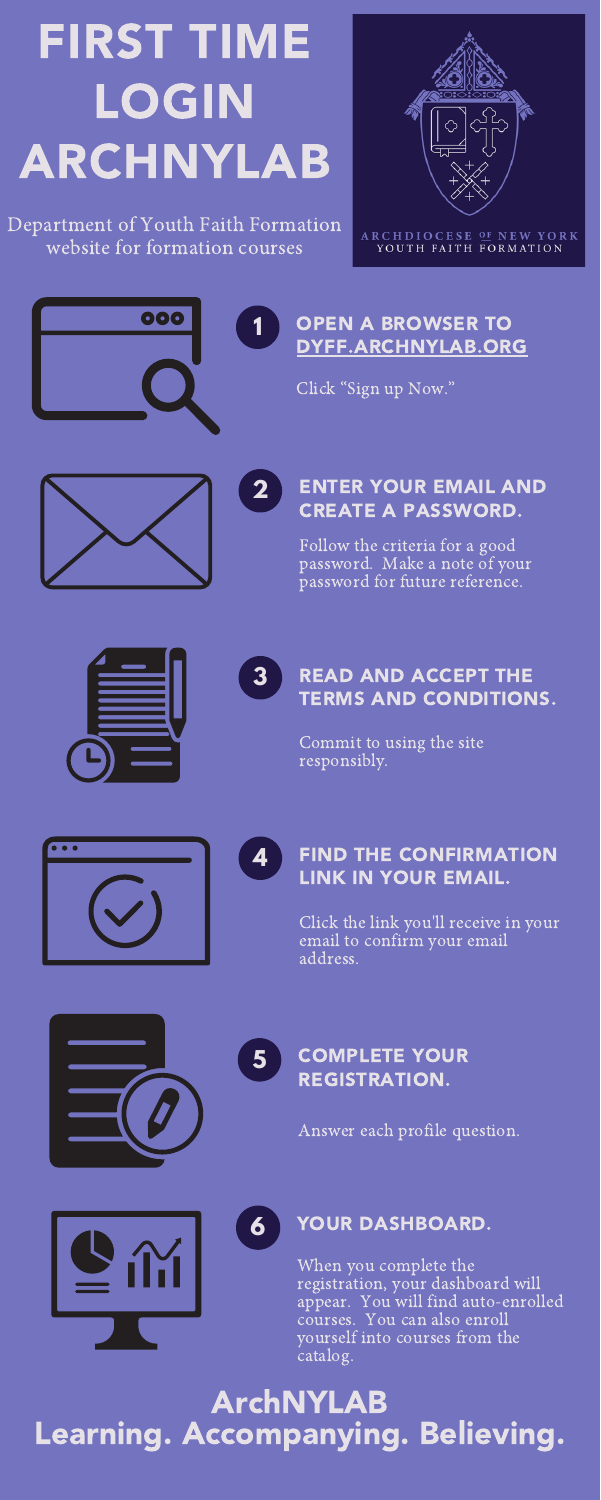

# **6 Steps to Account Creation and First Login on ArchNYLAB**

*A guide for new users who have not previously registered. If you already have an account, use it. Please do not duplicate accounts – they cost time, money and, frustration!*

#### **Step 1**

**Open a browser to dyff.archnylab.org and click "Sign up Now."**

Don't forget to use the address bar, not a search box.

|                              | Email                                |                     |
|------------------------------|--------------------------------------|---------------------|
|                              |                                      |                     |
|                              | Password                             |                     |
| Welcome!                     | Password                             |                     |
| Department of                |                                      |                     |
| <b>Youth Faith Formation</b> | Sign in                              |                     |
| <b>Learning Portal</b>       | Don't have an account? Sign up now = | Forgot<br>password? |
| Have an account? Sign in.    |                                      |                     |
| First time? Sign up now.     |                                      |                     |
| Forgot your password?        |                                      |                     |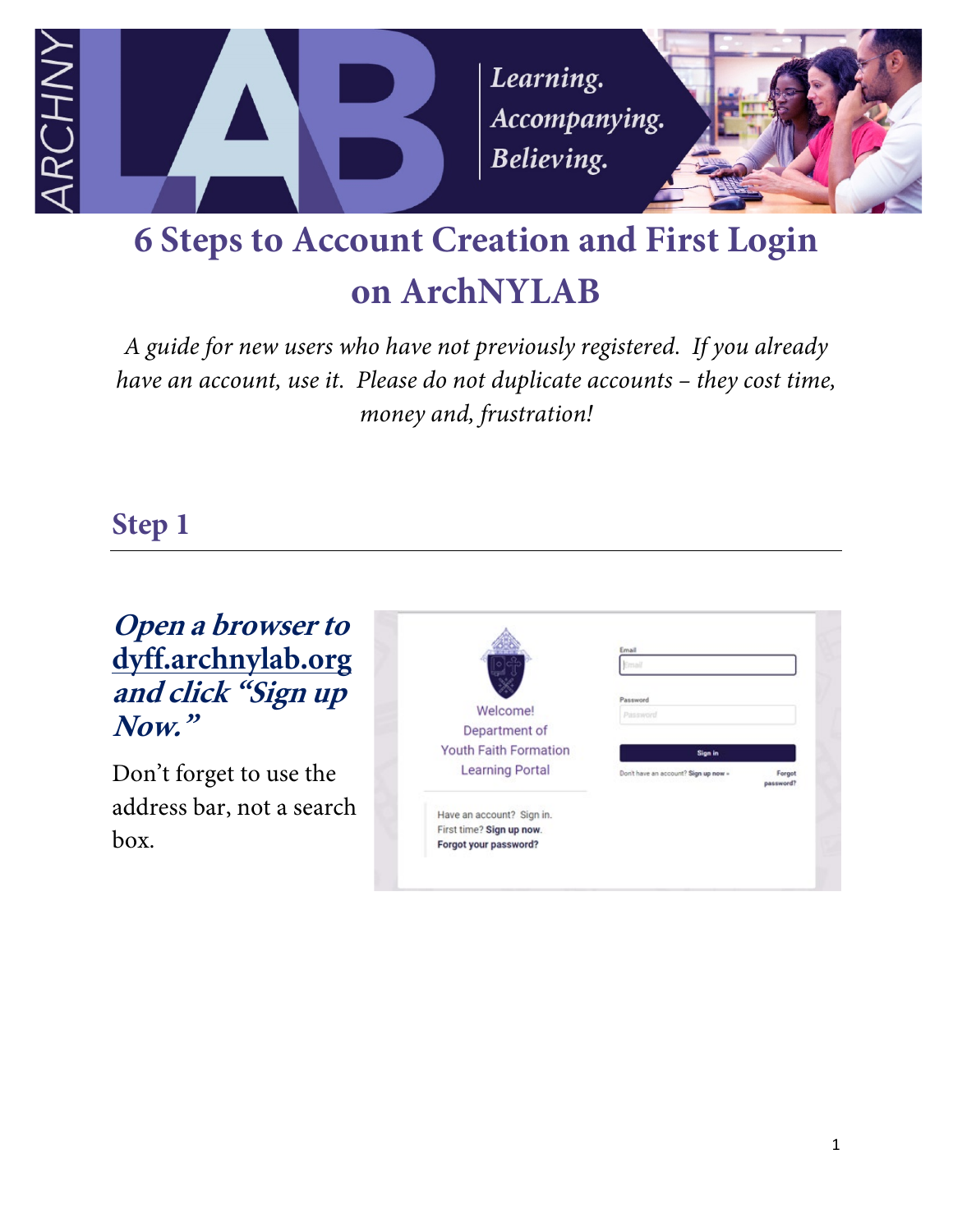# **Step 2**

#### **Enter your email address and create a password.**

Passwords must contain:

- at least 1 number,
- at least 1 lowercase letter,
- at least 1 uppercase letter,
- and be at least 6 characters in length.

Make a note of your account login email/password so that you can use them whenever you wish to log in.

#### **Step 3**

**Read and accept the Terms and Conditions for website use.**

Scroll down to the end of the terms and click "Accept." Don't try to log in yet, go to Step 4. Note: if you do not

| Email                 |               |               |  |
|-----------------------|---------------|---------------|--|
| Email.                |               |               |  |
|                       |               |               |  |
| Password              |               |               |  |
| Password              |               |               |  |
| O 1 number(s)         | O 1 uppercase | O 1 lowercase |  |
| O 6 characters        |               |               |  |
| Password Confirmation |               |               |  |
| Password Confirmation |               |               |  |



scroll to the bottom and accept the terms, you will not be able to use the website.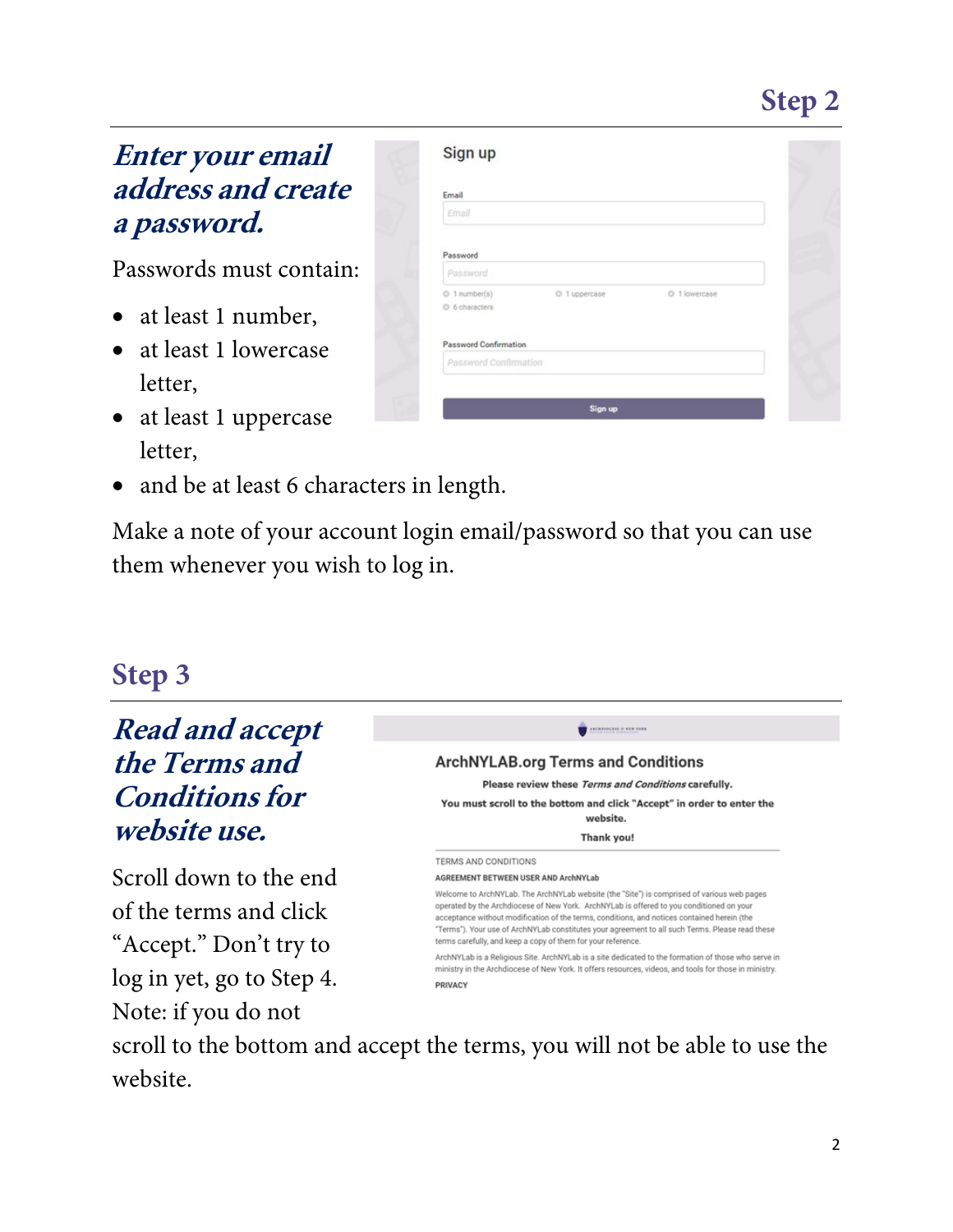# **Step 4**

#### **Go to the email account that you used in Step 2.**

Find the confirmation email from ArchNYLab.org and click the link to confirm your account. Check your spam folder if necessary.

|                                                                                                         | <b>m</b> Delete | €                                                                                                                                      |
|---------------------------------------------------------------------------------------------------------|-----------------|----------------------------------------------------------------------------------------------------------------------------------------|
|                                                                                                         |                 |                                                                                                                                        |
|                                                                                                         |                 |                                                                                                                                        |
|                                                                                                         |                 |                                                                                                                                        |
|                                                                                                         |                 |                                                                                                                                        |
|                                                                                                         |                 |                                                                                                                                        |
|                                                                                                         |                 |                                                                                                                                        |
|                                                                                                         |                 |                                                                                                                                        |
|                                                                                                         |                 |                                                                                                                                        |
| ArchNYLab.org Dept of Youth Faith Formation <notifications@learnupon.com></notifications@learnupon.com> |                 | You might also consider adding notifications@learnupon.com to your safe-senders/contacts list so as to prevent our emails going to you |

#### **Step 5**

#### **Complete your registration information.**

Once you click the link in Step 4, you will see the registration form. Complete it carefully.

#### **Note**: The question,

|                                                                                  | Basic Irdo                                            |                                                                                          |
|----------------------------------------------------------------------------------|-------------------------------------------------------|------------------------------------------------------------------------------------------|
| G)<br><b>Info</b><br>You need to complete your profile before going any further! | First Name: *<br><b>First Name</b>                    | Last Name: 1<br>Last Name                                                                |
|                                                                                  | <b>Custom User Data</b>                               |                                                                                          |
|                                                                                  |                                                       | Please complete the following information in order to complete your registration for DYI |
|                                                                                  | Home Address: *                                       |                                                                                          |
|                                                                                  | Home Address                                          |                                                                                          |
|                                                                                  | City/Town: *                                          |                                                                                          |
|                                                                                  | City/Sover                                            |                                                                                          |
|                                                                                  | Phone number: <sup>+</sup>                            |                                                                                          |
|                                                                                  | Philosophy Institution                                |                                                                                          |
|                                                                                  | Parish: <sup>4</sup>                                  |                                                                                          |
|                                                                                  | Choose                                                |                                                                                          |
|                                                                                  | Which BEST describes your ministry in your parish?. * |                                                                                          |
|                                                                                  | Choose                                                |                                                                                          |

"Which of the following BEST describes the type of formation that you wish to take?" may auto-enroll you in those courses. Choose carefully.